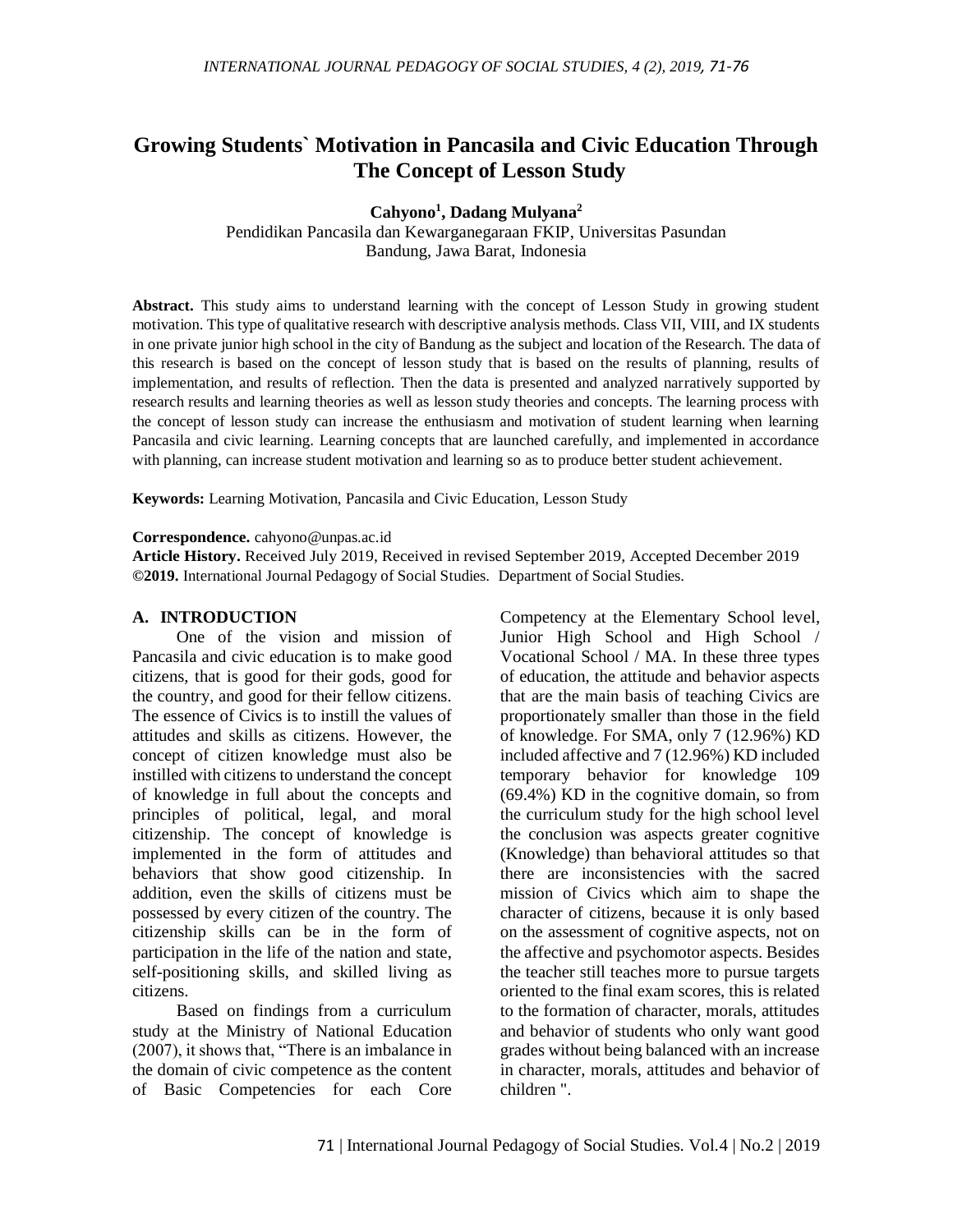Based on the findings above, it is clear that one strategy is needed in the Civics learning process to achieve the vision and mission of Civics in creating good citizens, who have the competency of citizens 'knowledge, citizens' skills, and attitudes or character of good citizens. Engineering learning is needed to achieve these goals. One of them is the use of varied learning models and methods, as well as the application of the concept of "lesson study" in learning civics in school.

## **B. METHODS**

Qualitative descriptive approach used in this study, with the subject of research is students of class VII A, amounting to 35 people in one private junior high school in the city of Bandung. Retrieval of data in research is based on the concept of "lesson study", which starts from "plan", "do" to "see", which is applied to Pancasila and civic education subjects on basic competence 3.1 about the history of the nation's struggle and the history of the formulation of Pancasila on the subject history of the formulation of the Pancasila. Data collection is carried out in accordance with the concept of "lesson study", namely from participant, observation, and notes or findings in the field in the form of documentation and other findings.

The use of triangulation techniques aims to maintain the validity of this research data. Triangulation techniques are used by involving researchers and other observers who are intended to double-check the accuracy of the data that has been obtained. To achieve the accuracy of the "lesson study" data on Pancasila and civic education subjects with the subject of types of political culture in Indonesia, it is used based on the concept of "lesson study" based on the results of "plan", "do" and "see" data.

Analysis of the study with five steps, namely; (1) collecting all research data starting from the "plan", "do" and "see" process in PPKn subjects. (2) the data are then classified based on the division of the "plan", "do" and "see" process that has been carried out. (3)

inventory data in the form of records / videos, photos in the implementation of "plan", "do", and "see" activities in "lesson study". (4) linking research data from "plan", "do", and "see" activities. (5) describes the data available from the findings during the study, then delivered in the form of conclusions.

## **C. RESULTS AND DISCUSSION**

## **1. Planning Process ("plan")**

The planning process ("plan") is a core stage that cannot be separated in the event of "lesson study". At the "plan" stage, all the things related to the implementation of "lesson study" are prepared. This is done as an effort so that learning implementation activities in the "lesson study" can run well and the objectives of the "lesson study" activities can be achieved properly. Susilo (2013) "states that the purpose of the plan is to produce learning designs that are believed to be able to effectively teach students and encourage student participation in learning".

In this "plan" activity, it was carried out collaboratively with 3 lecturers and 2 teachers. It is at this "plan" stage that the learning steps and learning instruments are arranged to be used in the "lesson study" activities. The selection of model lecturers was agreed at this "plan" stage.

The "plan" activity begins with two stages, namely the observation phase and the documentation study stage in the form of learning tools that have been made by the teacher. This is done to find all the problems that occur during the learning process that has been passed by the school teacher. At this stage also discussed plans related to making a new learning device which will be applied to the "lesson study" activities. As for what is prepared for the implementation phase ("do"), namely:

## **a. Study the learning device**

The study of learning tools is one of the "do" studies of comments aimed at getting data about material and assessment instruments that are suitable to the needs and learning objectives at the implementation stage ("do"). This activity was carried out on Tuesday,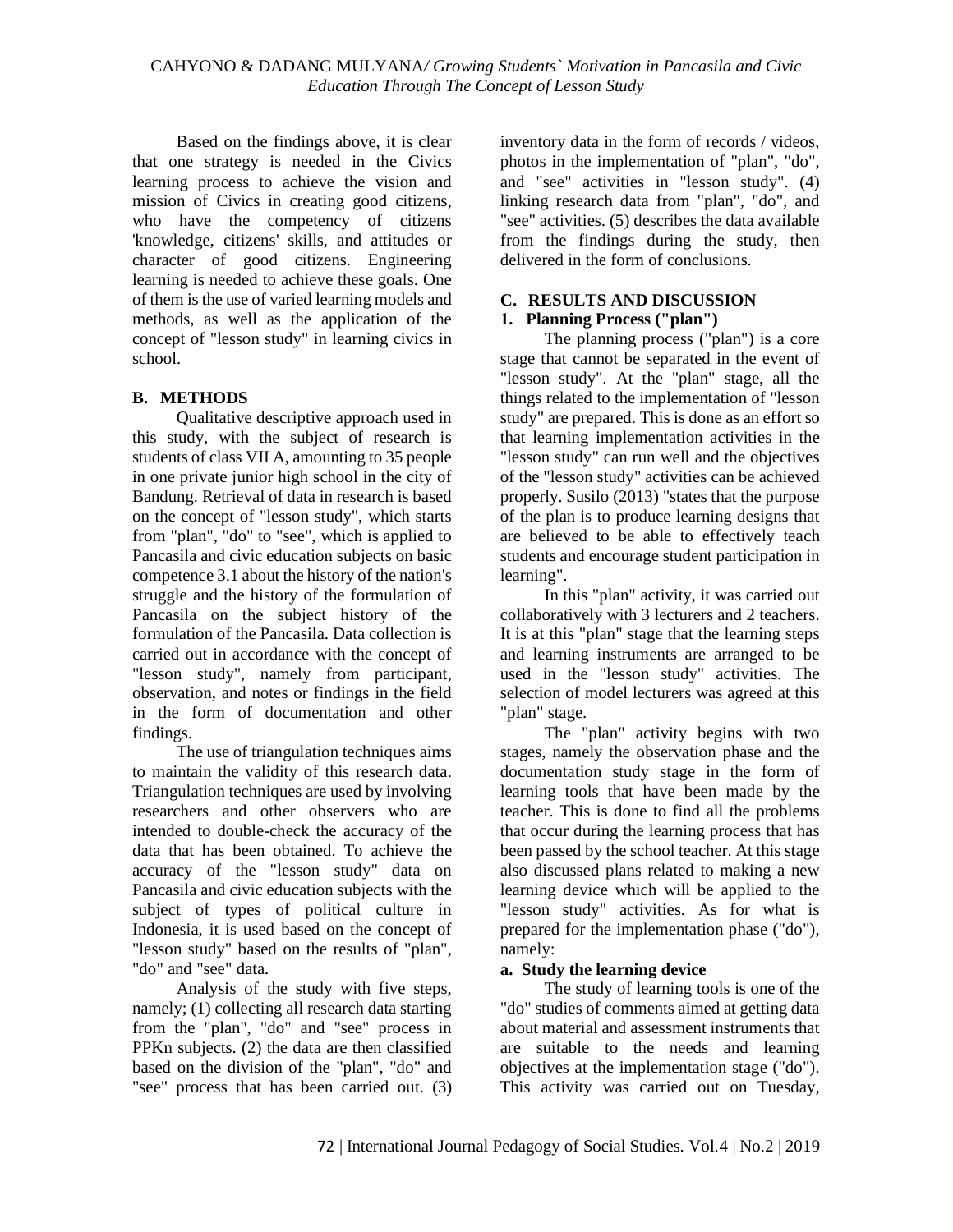August 7, 2019, which took place in one of the Private Junior High Schools in Bandung. The learning kit is done collaboratively with 3 lecturers and 2 teachers. After that, observing the learning process in class which will be used as a model class in the "lesson study" activities. Everything is done in order to see the conditions and characteristics of students and observe the learning process. This activity is carried out to obtain notes in choosing a model, suitable learning methods applied at the time of implementation activities ("do").

### **b. Determine suitable learning models to use**

In this activity carried out by a team of lecturers consisting of 3 people and 1 teacher. Determination of models, methods and learning material based on the notes of observations and studies "do" documentation and study theory. The model used in the implementation of "lesson study" is the problem based learning model of audio visual media types, with a scientific approach, on the material types of Indonesian political culture.

#### **c. Making learning devices**

This stage, the team determines the learning tools that will be used at the "do" stage. The composition of learning tools in the form of "Chapter Design", "Lesson Design". Learning Implementation Plan (RPP), learning media, assessment instruments.

The lecturer team prepares the first "plan" will be carried out before the first implementation phase ("do"), while the second "plan" stage is the result of reflection done at the end of the first activity ("do"). The results of the first "do" reflection that need to be improved are the implementation of learning, while the plans and other learning instruments have no change but are only refined based on the results of reflection.

## **2. Implementation ("do")**

Via Yustitaa et al., (2018) states "the implementation (do) is intended to implement the planned learning design". At this stage the lecturer team consisted of 3 people, one person

became a model lecturer, and 2 other lecturers became observers assisted by two Pancasila and Civics Education Teachers at school. The observers focused on observing the stages of the implementation of the learning process rather than observing the appearance of the model lecturer who was teaching. The main task of the observer is to observe the learning process and student responses during the learning process which is guided by the model lecturer. In addition, observers are also allowed to document the learning process in the form of photos, recordings and notes as material for reflection. After the learning process takes place the model lecturer distributes the questionnaire to the students to measure the response and enthusiasm of students to the process of implementing "lesson study" learning.

The model lecturer carried out the learning process for 3 times, which was held on Wednesday 5 September 2018 at 07.00 - 08.30 in class VII A for the first implementation phase ("do" 1), the second stage was carried out on 12 September 2018, and the third stage September 19, 2018 at the same time and class. Model lecturers and observer teams always come more to prepare for the implementation of learning. In implementing the model lecturers use learning media in the form of LCD projectors, laptops, sipker, markers, paperboard and adhesive tools.

In the implementation of learning, the model lecturer refers to the learning steps that have been planned, namely by using the learning model "problem based learning" type of audio visual media. The steps of learning with the model "problem based learning" according to Arends (2001), namely (1) Orientation of the problem, (2) learning organizations, (3) Investigation of individuals and groups, (4) Development and presentation of the results of problem solving, and (5) Analysis and evaluation of problem solving processes.

In step (1) orientation to the problem, the model lecturer gives a brief presentation on the history of the nation's struggle and the history of the formulation of the Pancasila,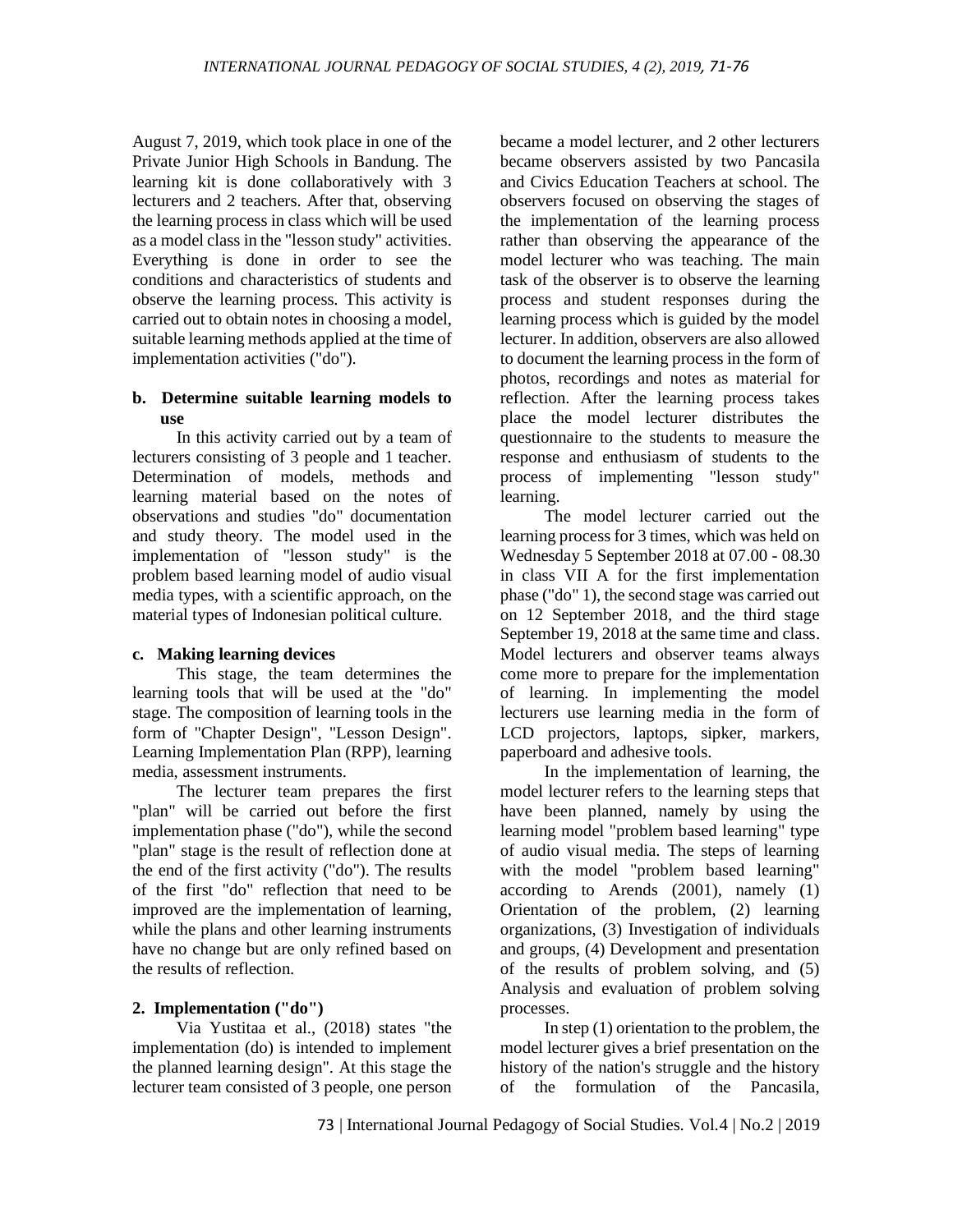accompanied by a short video display of the philosophy of the values of Pancasila and the formulation of the Pancasila. Followed by questions and answers related to the video show. The second step is the learning organization, students are directed to form groups, each group is given the task to reanalyze the contents and hence the importance of the video that is related to the history of the formulation of the Pancasila. Next in step 3 is individual or group investigation. The model lecturer directed each group to match the results of the analysis of each group by using other relevant sources such as textbooks, articles from the internet (HP) and other relevant sources. The fourth step is the development and presentation of the results of problem solving. In this step each group is asked by the model lecturer to put together the answers that have been obtained to draw conclusions and write them on cardboard to be delivered in front of the class. Next step 5 is the analysis and evaluation of the problem solving process. In this step the model lecturer asks each group to jointly evaluate the results of each group's study. As the final stage of the learning process the model lecturer asks students to summarize the learning outcomes that have already taken place as well as the values and moral messages obtained during the learning process by using "lesson study" learning activities.

During the learning process takes place in general students are very enthusiastic in following the learning process, but there are some obstacles found that there are some students who have difficulty finding information sources from the internet because of constrained signals and limited internet quota. As a solution, the model instructor instructs the student to use his friend's cellphone which is finished earlier and so on alternately.

In the second and third cycles, the learning process runs better than the first cycle. This is due to the readiness of the model lecturers and the readiness of students who are already getting used to the "lesson study" learning activities. This is evidenced by indicators of student activity during the learning process in the form of the courage to ask questions, express opinions, give examples of cases and provide responses to problems in the learning material. Other activities students focus on paying attention to the presentation of material from lecturers through audio-visual learning media, paying attention when their friends express their opinions, giving responses to questions from their friends.

### **3. Reflection ("see")**

This reflection phase was carried out by a team of lecturers and assisted by 2 PPKn teachers in the school as observers. Data on input and findings obtained, are described in the reflection activities, including revisions that must be made in future learning. The lecturer's impression of the model of the implementation of learning in the first cycle namely; (1) the model lecturer feels enjoy due to the opportunity to apply the concept of "lesson study" in learning; (2) the feelings of the model lecturer had felt anxious if the planning ("plan") that had been made did not go as planned. The descriptive data from the observer in open lesson I can be seen in table 1 below.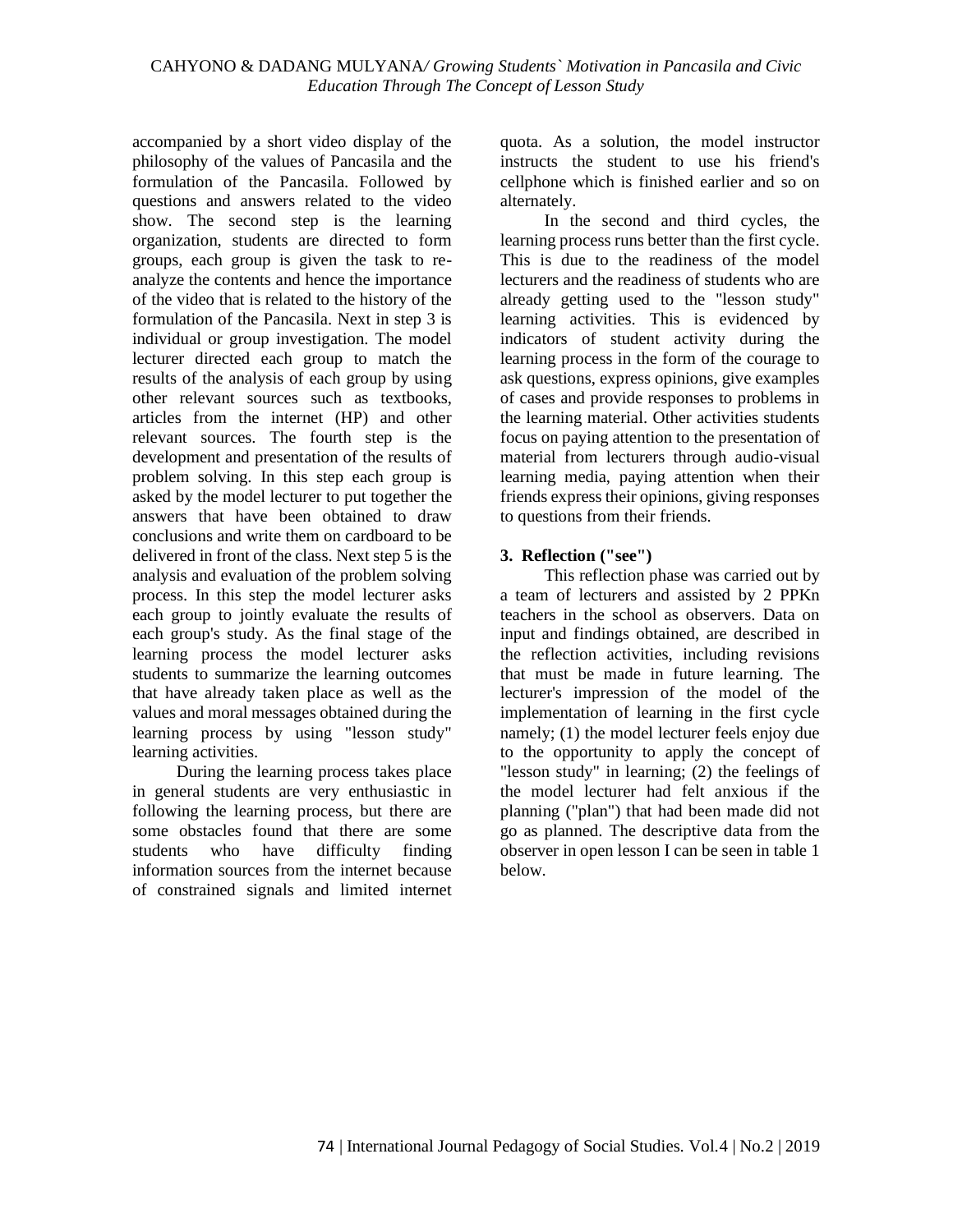| N <sub>0</sub> | <b>Reflection</b>                                                                                                                                                        | <b>Actions</b>                                                                                                                  |
|----------------|--------------------------------------------------------------------------------------------------------------------------------------------------------------------------|---------------------------------------------------------------------------------------------------------------------------------|
| 1.             | There are 4 students who are constrained by<br>the internet signal and the internet quota                                                                                | Model lecturer quickly asks to use his group's<br>cellphone alternately                                                         |
| 2.             | There are still some students who are not<br>ready and motivated to learn.                                                                                               | Model lecturers motivate students to learn a lot, enrich<br>reference materials so they are better prepared to learn.           |
| 3.             | In step 3, there are still students who do not<br>work well together and only rely on their<br>partners.                                                                 | Model lecturers motivate students to be more active in<br>collaboration, and facilitate all groups in discussions.              |
| 4.             | In step 3, some groups have not been able to<br>find answers to the problems of the group's<br>themes, so that when stepping into the next<br>step the group lags behind | Model lecturer suggesting that the process of finding<br>materials and solutions be shared is not done by one or<br>two people. |
| 5.             | In step 4, the lecturer asks one of the groups<br>to present the results of their group<br>discussion in front of the class. But no group<br>is ready.                   | Model lecturers take the initiative to appoint advanced<br>groups.                                                              |
| 6.             | In step 4, students look less confident in<br>presenting the results of their discussion.                                                                                | Model lecturers provide motivating students to be<br>more confident and brave for presentations.                                |
|                |                                                                                                                                                                          |                                                                                                                                 |

Table 1. Open Lesson Descriptive Data I

The impression of the model lecturer from the results of the third cycle are; (1) the model lecturer feels happy because he has the chance to return to the third cycle, (2) the model lecturer makes improvements from the shortcomings in the previous (second) cycle, (3) the model lecturer looks more confident and confident than in the previous cycle. Observation observations in the form of descriptive data in open lesson II are presented in table 2 below.

| Table 2. Open Lesson Descriptive Data II |  |  |  |  |  |  |
|------------------------------------------|--|--|--|--|--|--|
|------------------------------------------|--|--|--|--|--|--|

| N <sub>0</sub> | <b>Reflection</b>                                                                                                                                                                  | <b>Actions</b>                                                                                                 |
|----------------|------------------------------------------------------------------------------------------------------------------------------------------------------------------------------------|----------------------------------------------------------------------------------------------------------------|
| 1              | There are still some students who are not ready to<br>follow the learning process, such as rapping and not<br>preparing notebooks and textbooks.                                   | Model<br>lecturers<br>provide<br>learning<br>motivation and make enthusiastic yells<br>learning                |
| 2              | In step 3 of the individual or group investigation<br>process there are still some students who use their<br>cellphones to open social media not to look for<br>learning material. | Lecturers come to students and provide<br>motivation to return to learning                                     |
| 3              | There are some students who are chatting while the<br>other group's friends are presenting.                                                                                        | The model lecturer goes to the student and<br>gives the code to listen to the presentation<br>of other groups  |
| 4              | The use of instructional media with audio visual is<br>very helpful for students to absorb the meaning of the<br>subject matter.                                                   | It needs to be developed and packaged more<br>interesting to improve the learning process<br>in the next stage |